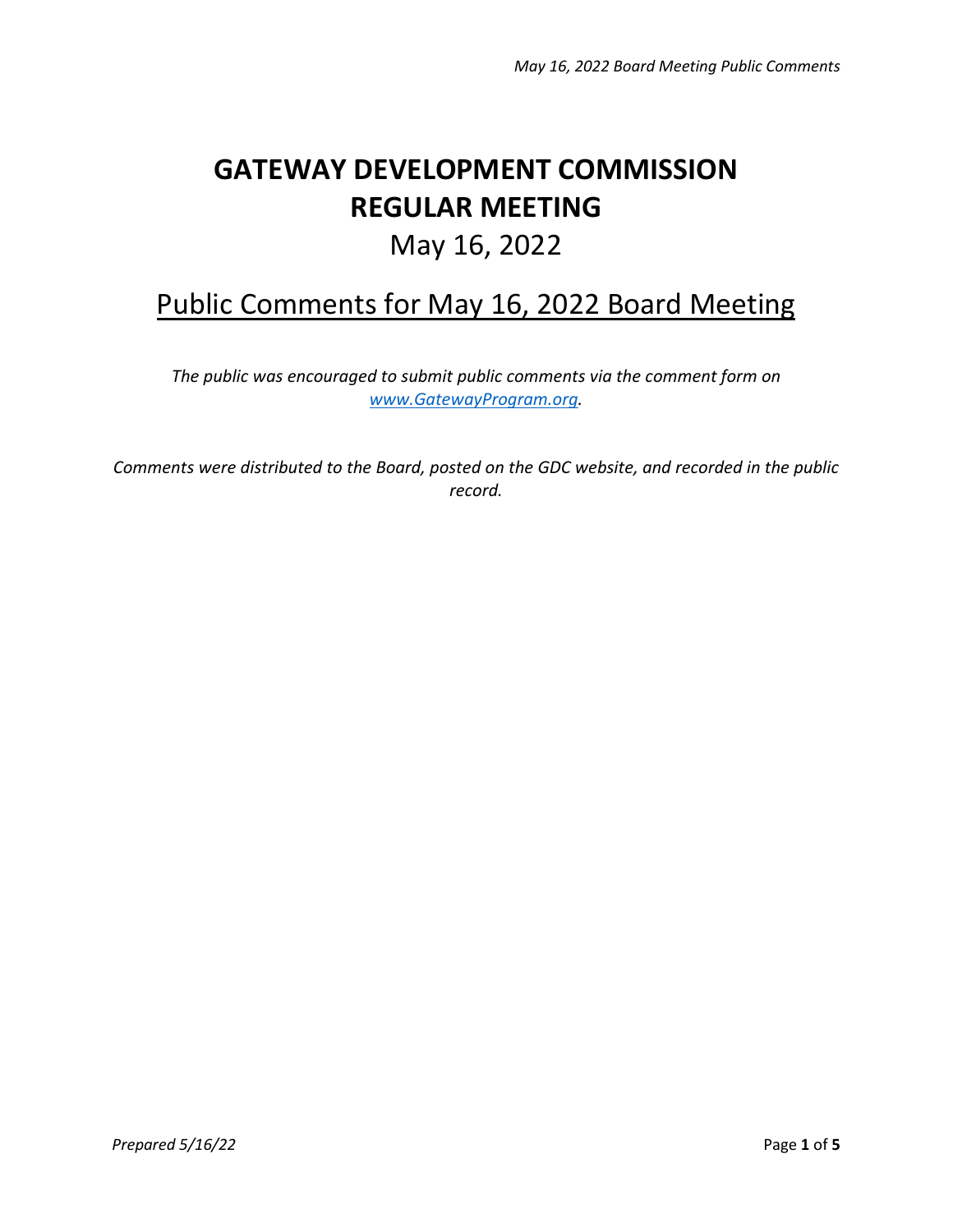| Name                 | Carlo Scissura       |
|----------------------|----------------------|
| Organization         | NY Building Congress |
| <b>Comment Topic</b> | Project Start        |

The New York Building Congress is emphatic in its support for the Gateway Program, which remains the most critical infrastructure project in the United States. We are thrilled that the program is set to receive federal funding from the Infrastructure Investment and Jobs Act, and we cannot stress enough the importance of getting the necessary funding released as soon as possible so that we can act quickly to begin work on this project.

There is no time to wait on the Gateway Program and we urge the GDC Board of Directors to confirm Kris Kolluri as its Chief Executive Officer and move forward so that we can put shovels in the ground and improve the lives of millions of commuters along the Northeast Corridor (NEC).

The Gateway Program will work in concert with New York State's investments in and around Penn Station to create a world-class transportation rail hub and an expanded central business district in New York City. While the COVID-19 pandemic shut down most offices for more than a year, companies are beginning to resume in person work and will no doubt begin to see an increase in ridership levels in our transit systems, including the NEC.

This major investment will be a cornerstone piece of 21st Century infrastructure that will be crucial to a corridor which contributes to 20 percent of our nation's GDP, over \$3 Trillion in annual economic output, and serves 17 percent of the U.S. population. Economic engines served by the NEC include 32 percent of Fortune 500 Company headquarters, 30 percent of the nation's 4-year colleges and universities, and 20% of U.S. jobs.

Investing in the Gateway Program can pave the way for our country's economic success, for the benefit of Americans today and generations to come, and we must act now.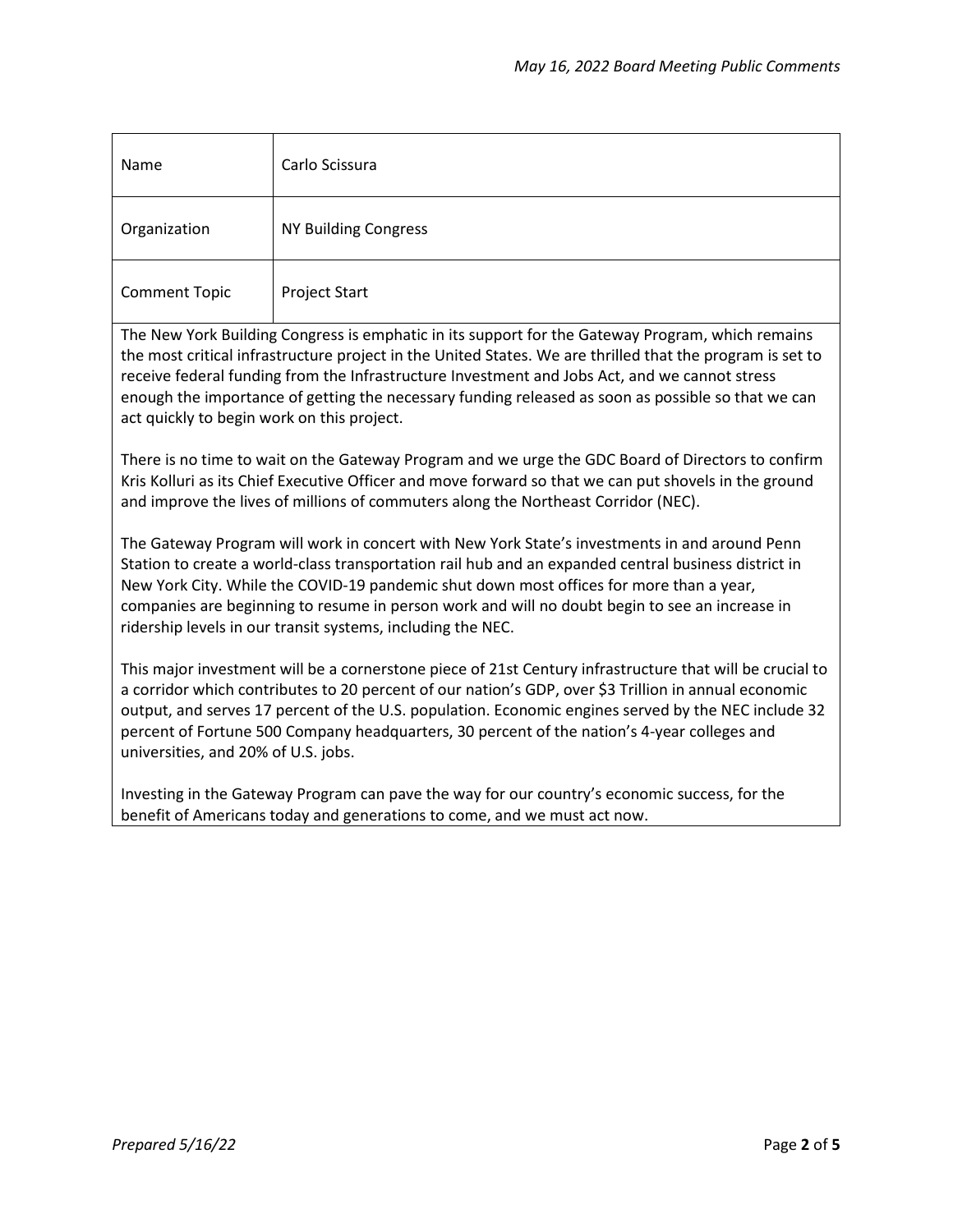| Name                                                                                                                                                                                                                                                                                                                                                                                                                                                                                                                                                                                                                                                                                                                                                                                                                                                                                                                                                                                                                                                                                                                                                                                                                                                                                                                                                                                       | <b>Bruce Bergen</b>           |  |
|--------------------------------------------------------------------------------------------------------------------------------------------------------------------------------------------------------------------------------------------------------------------------------------------------------------------------------------------------------------------------------------------------------------------------------------------------------------------------------------------------------------------------------------------------------------------------------------------------------------------------------------------------------------------------------------------------------------------------------------------------------------------------------------------------------------------------------------------------------------------------------------------------------------------------------------------------------------------------------------------------------------------------------------------------------------------------------------------------------------------------------------------------------------------------------------------------------------------------------------------------------------------------------------------------------------------------------------------------------------------------------------------|-------------------------------|--|
| Organization                                                                                                                                                                                                                                                                                                                                                                                                                                                                                                                                                                                                                                                                                                                                                                                                                                                                                                                                                                                                                                                                                                                                                                                                                                                                                                                                                                               | Raritan Valley Rail Coalition |  |
| <b>Comment Topic</b>                                                                                                                                                                                                                                                                                                                                                                                                                                                                                                                                                                                                                                                                                                                                                                                                                                                                                                                                                                                                                                                                                                                                                                                                                                                                                                                                                                       | Gateway Tunnel project        |  |
| I appear today as the Chairman of the Raritan Valley Rail Coalition, a group encompassing 4 counties<br>and dozens of municipalities in New Jersey, served by the Raritan Valley Line of New Jersey Transit.<br>Very simply, the thousands of commuters and residents of New Jersey, who travel to Manhattan on a<br>regular basis, both for work and for recreation, will not receive full and adequate service until the<br>Gateway Project, will all of its parts, is complete. Our group has worked for many years to expand<br>direct service to New York Penn Station for our riders, which will have both a positive effect<br>economically as well as upon the quality of life of those using the rails. On the other had, as has been<br>said by many, for many years, the closure of one of the two existing tunnels prior to the completion of<br>the new tunnels will have a devastating effect upon New Jersey, the north east and in fact, the entire<br>United States. I once again want to thank the elected officials in both New York and New Jersey, and<br>all of the groups supporting this project, as well as the GDC, for all of their work to make this project a<br>reality. The Raritan Valley Rail coalition continues to strongly support all efforts to complete this<br>project at the soonest possible date. Thank you for the opportunity to address you. |                               |  |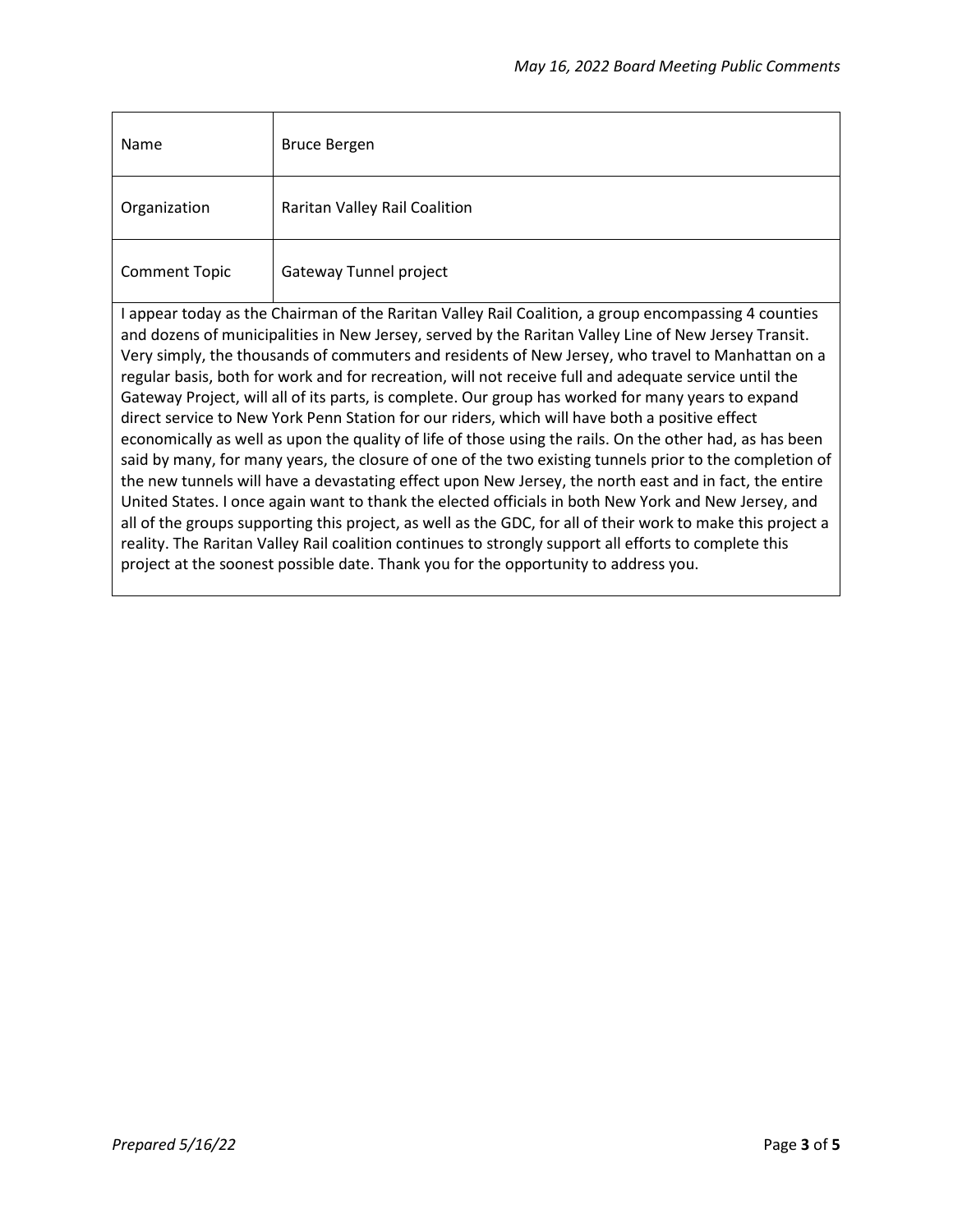| Name                                                                                                                                                                                                                                                                                                                                                                                                                                                                                                                                                                                                                                                                                                                                                                                                                  | Lauren Colacurcio                                         |
|-----------------------------------------------------------------------------------------------------------------------------------------------------------------------------------------------------------------------------------------------------------------------------------------------------------------------------------------------------------------------------------------------------------------------------------------------------------------------------------------------------------------------------------------------------------------------------------------------------------------------------------------------------------------------------------------------------------------------------------------------------------------------------------------------------------------------|-----------------------------------------------------------|
| Organization                                                                                                                                                                                                                                                                                                                                                                                                                                                                                                                                                                                                                                                                                                                                                                                                          | Association for a Better New York                         |
| <b>Comment Topic</b>                                                                                                                                                                                                                                                                                                                                                                                                                                                                                                                                                                                                                                                                                                                                                                                                  | Supportive comment on the progress of the Gateway Program |
| The Association for a Better New York (ABNY) is pleased to see the Gateway Program moving forward<br>with the nomination of Kris Kolluri as the Chief Executive Officer to the Gateway Development<br>Commission. This project addresses the most pressing infrastructure need in the country, and with<br>access to unprecedented levels of funding from the federal government, the time to act is now. We<br>look forward to working with our partners in the Build Gateway Now Coalition to ensure this project<br>progresses to safeguard the economic future of New York and the entire Northeast region of the<br>United States. This is a real opportunity to improve the quality of life for everyday New Yorkers,<br>commuters, tourists, and visitors, and we hope this positive momentum carries forward. |                                                           |